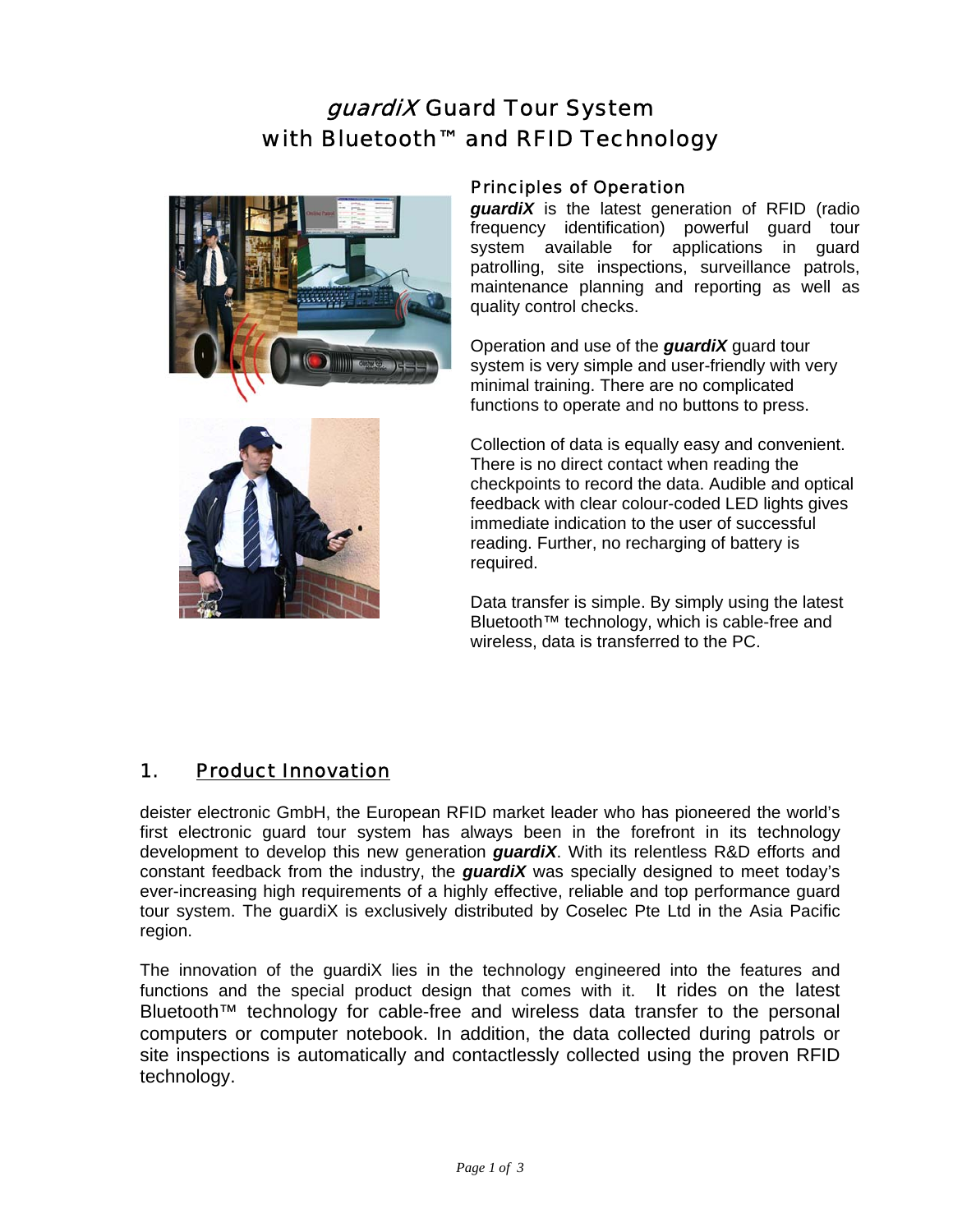# 2. Design



The *guardiX* guard tour system is designed with the winning combination of high-end technology, quality engineering and distinctive design. Its design is sleek, sturdy and compact, specially innovated for the manned guarding industry. In addition to its sleek design, the *guardiX* is engineered to be highly durable, shockresistant, tamper-proof and water resistant with IP65 protection.



The KSC30 contactless checkpoint stores information in a passive microchip which does not require external power. KSC30 has a unique code which cannot be copied or manipulated. Mounting of KSC30 is versatile that it can be painted over or conceated. For recording of incidents/events (e.g. faulty lights, door not closed, etc.) during patrol, an Event Card can be used to eliminate manual recording.

## 3. Unique Features of the guardiX

### **3.1 Ergonomic design**

Special efforts were put into the ergonomic design of the *guardiX* data collector for user's easy handling. The collector is insulated with a special materials on surface made of thermoplastic elastomer offering the user the comfort of secure grip and protection against moisture.

#### **3.2 Heavy-duty Durability**

The *guardix* comes with an extremely robust metal housing with rubber encapsulation. Its metal and rubber construction is specially designed for heavy use in the most harsh environments and also to withstand rough handling and accidental damage that most other data collectors cannot handle.

#### **3.2 Bluetooth™ Technology**

The *guardiX* is designed with an in-built Bluetooth™ technology capability for wireless data transfer and contactless communication with the PC. The data is transferred via this technology eliminating any unnecessary downloading unit or cables.

#### **3.3 Automatic and Contactless Data Collection**

The *guardiX* offers automatic and contactless reading of checkpoints. There are no buttons to push, making data collection a very easy and highly user-friendly operation.

#### **3.4 Audible and Optical Sensors and Signals**

Audible and optical feedback provides immediate indication to user of a successful reading. Only validated readings are stored for evaluation.